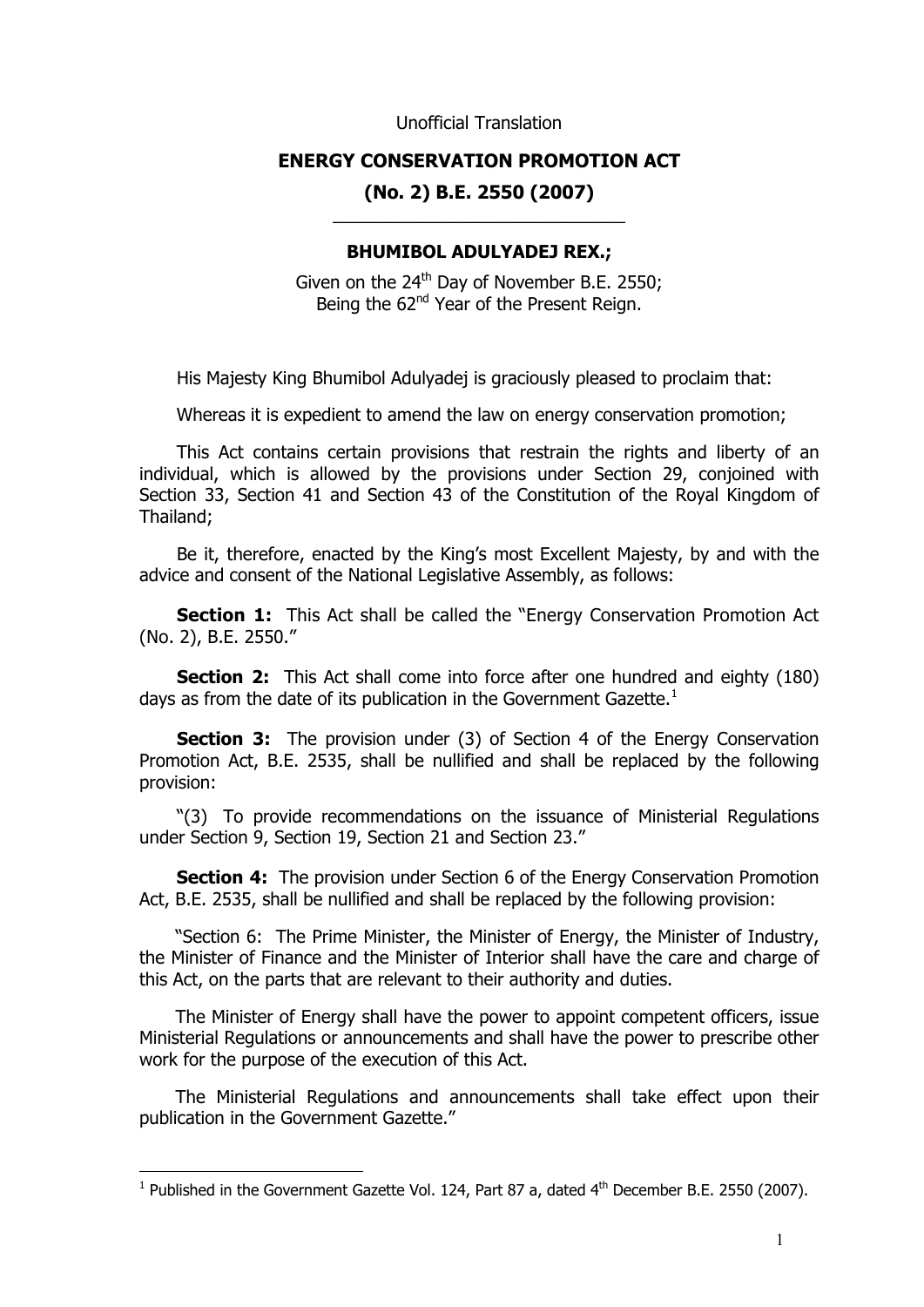**Section 5:** The provision under Section 9 of the Energy Conservation Promotion Act, B.E. 2535, shall be nullified and shall be replaced by the following provision:

"Section 9: In order to conserve energy in designated factories, the Minister<sup>[2](#page-1-0)</sup>, by and with the advice of the National Energy Policy Council, shall have the power to issue Ministerial Regulations on the following:

- (1) the establishment of the standards, criteria and energy management procedures to be complied by the owners of designated factories;
- (2) the requirement for the owners of designated factories to arrange to have personnel responsible for energy, stationed at each designated factory, and the establishment of qualifications and duties of the personnel responsible for energy.

The Ministerial Regulations under Clause one hereof may specify the category, type or size of any designated factory to be eligible for exemption from the compliance with any requirement, and the Ministerial Regulations may stipulate technical specifications, academic details or any other matter that rapidly changes in accordance with the economic and social conditions, as per the criteria prescribed by the Minister and publicized in the Government Gazette."

**Section 6:** The provisions under Section 11, Section 12, Section 13, Section 14, Section 15 and Section 16 of the Energy Conservation Promotion Act, B.E. 2535, shall be nullified.

**Section 7:** The provision under Section 19 of the Energy Conservation Promotion Act, B.E. 2535, shall be nullified and shall be replaced by the following provision:

"Section 19: In order to conserve energy in the buildings that will be constructed or modified, the Minister, by and with the advice of the National Energy Policy Council, shall have the power to issue Ministerial Regulations on the following:

- (1) the establishment of the category or size of the buildings to be constructed or modified that shall have energy-efficient designing;
- (2) the establishment of the standards, criteria and procedures of the building designing under (1) to conserve energy.

The Ministerial Regulations under Clause one hereof may stipulate technical specifications, academic details or any other matter that rapidly changes in accordance with the economic and social conditions, as per the criteria prescribed by the Minister and publicized in the Government Gazette."

**Section 8:** The provision under Section 21 of the Energy Conservation Promotion Act, B.E. 2535, shall be nullified and shall be replaced by the following provision:

 $\overline{a}$ 

<span id="page-1-0"></span> $2$  Amended to mean the Minister of Energy (from formerly the Minister of Science, Technology and Energy), by Section 33 of the Royal Decree Amending Provisions to Correspond with the Transfer of Powers and Duties of the Government Agencies under the Act on Organization of the Ministries, Sub-ministries and Departments, B.E. 2545, B.E. 2545 (2002).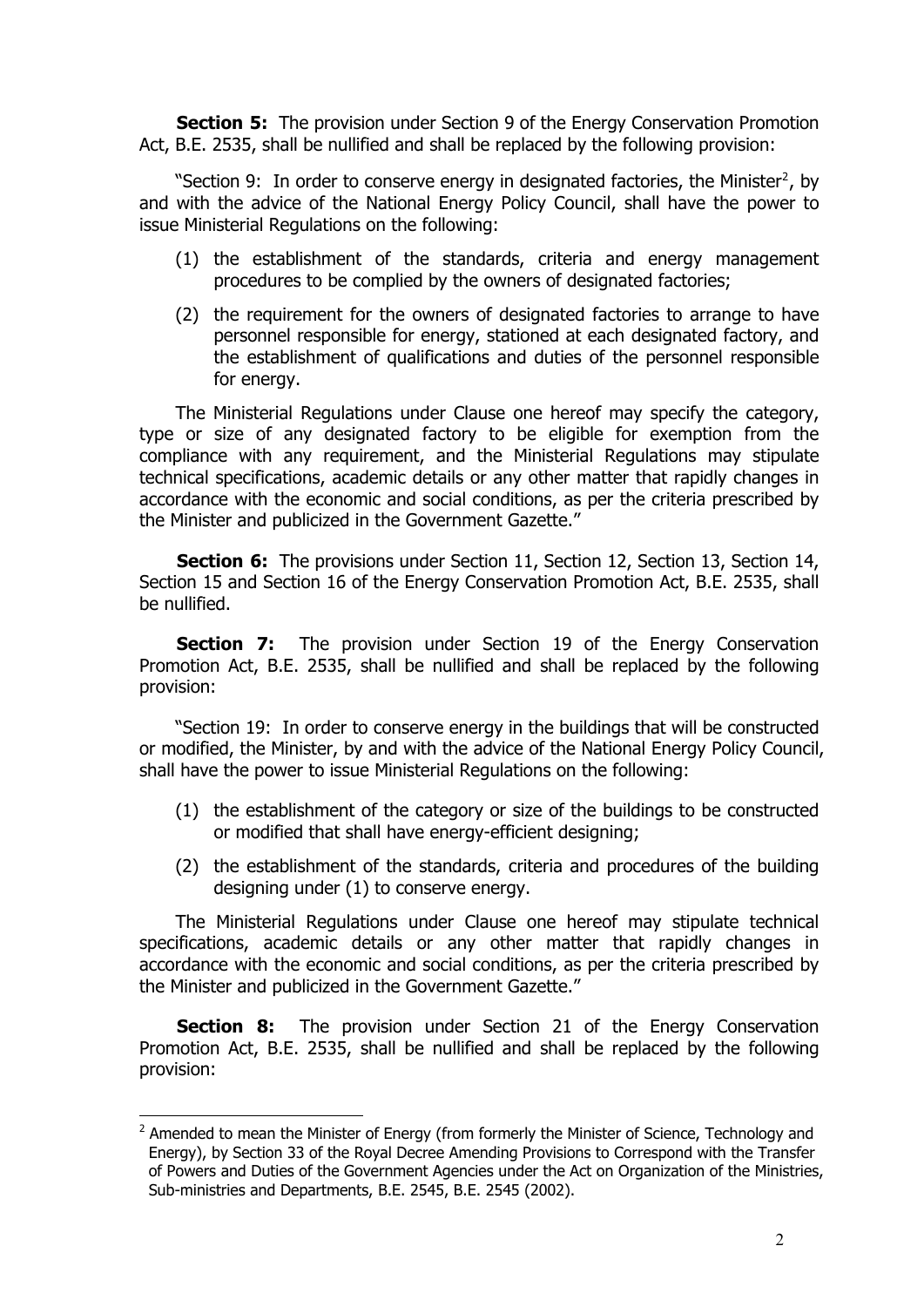"Section 21. In order to conserve energy in designated buildings, the Minister, by and with the advice of the National Energy Policy Council, shall have the power to issue Ministerial Regulations on the following:

- (1) the establishment of the standards, criteria and energy management procedures to be complied by the owners of designated buildings;
- (2) the requirement for the owners of designated buildings to arrange to have personnel responsible for energy, stationed at each designated building, and the establishment of qualifications and duties of the personnel responsible for energy.

The provisions under Section 9, Clause two thereof, and Section 10 shall apply mutatis mutandis."

**Section 9:** The provision under Section 22 of the Energy Conservation Promotion Act, B.E. 2535, shall be nullified.

**Section 10:** The topic of Division 3: *Energy Conservation in Machinery*, Equipment and Promotion of Energy-Efficient Materials and the provision under Section 23 of the Energy Conservation Promotion Act, B.E. 2535, shall be nullified and shall be replaced by the following provision:

## "DIVISION 3

\_\_\_\_\_\_\_\_\_\_\_\_\_\_\_\_\_\_\_\_\_\_\_\_\_\_\_

Energy Conservation in Machinery or Equipment and Promotion of the Use of Energy-Efficient Materials or Equipment

- (1) the establishment of energy efficiency standards of machinery or equipment;
- (2) the determination of machinery or equipment, according to which category, size, amount of energy consumption, power rating and level of energy efficiency, that are considered as high-efficiency machinery or equipment;
- (3) the determination of materials or equipment to conserve energy, according to which category, quality and standard, that are considered as energy-efficient materials or equipment;
- (4) the requirement for the manufacturers and the distributors of machinery or equipment to illustrate the level of energy efficiency.

The manufacturers and the distributors of the high-efficiency machinery or equipment, or the energy-efficient materials or equipment, under Clause one (2) or (3) hereof, shall have the right to ask for promotion and assistance under Section 40.

The Ministerial Regulations under Clause one hereof may stipulate technical specifications, academic details or any other matter that rapidly changes in

Section 23: In order to conserve energy in machinery or equipment and to promote the use of energy-efficient materials or equipment, the Minister, by and with the recommendation of the National Energy Policy Council, shall have the power to issue Ministerial Regulations on the following: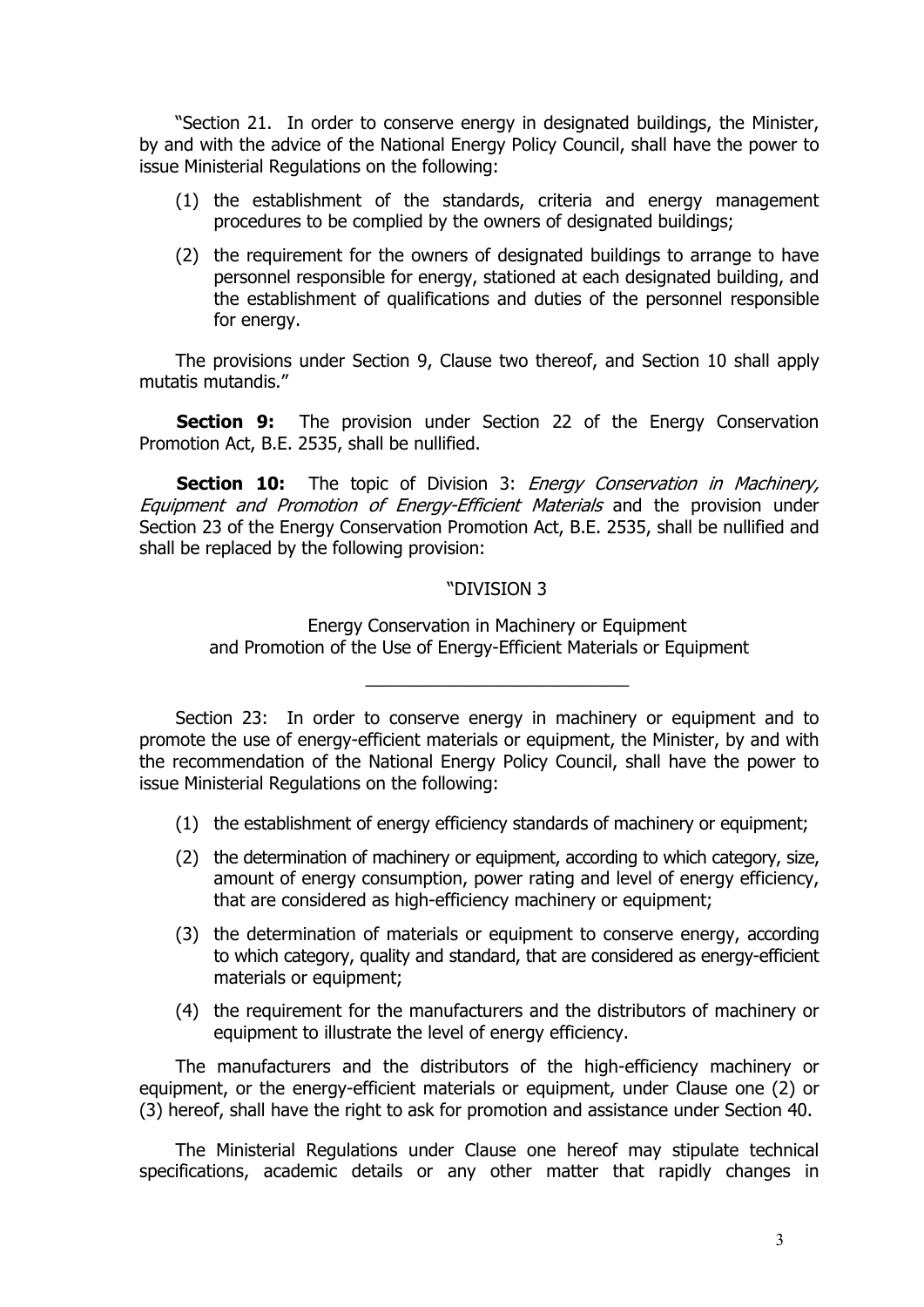accordance with the economic and social conditions, as per the criteria prescribed by the Minister and publicized in the Government Gazette.

If the Industrial Product Standards Council under the law on industrial product standards deems it appropriate to designate any industrial product standards or any industrial products to comply with the energy efficiency standards, stipulated in the Ministerial Regulations issued under this Section, the Thai Industrial Standards Institute shall take action pursuant to the law on industrial product standards."

**Section 11:** The provision under Section 24 of the Energy Conservation Promotion Act, B.E. 2535, shall be nullified and shall be replaced by the following provision:

"Section 24: A fund shall be set up under the Ministry of Energy, under the name "Energy Conservation Promotion Fund," to be used as working capital and as grants or subsidies for the implementation of energy conservation-related work. The Fund shall consist of capital and assets as follows:

- (1) The money transferred from the Oil Fund under the law on remedy and prevention of shortage of fuel oil, at the amount prescribed by the Prime Minister.
- (2) The contributions delivered under Section 35, Section 36 and Section 37.
- (3) Surcharges collected under Section 42.
- (4) Subsidies from the government, at times as appropriate.
- (5) Money or assets received from the private sector, both domestic and overseas, and from foreign governments or international organizations.
- (6) Interest and any benefit incurred from this Fund.

The Ministry of Energy shall keep the money and assets of the Fund and shall handle the procedures of disbursement from the Fund under this Act."

**Section 12:** The following provision shall be added as Section 24/1 of the Energy Conservation Promotion Act, B.E. 2535:

"Section 24/1: All undertakings, assets, rights, debts and money from the Fund under the Ministry of Finance shall be transferred to be under the Fund under this Act."

**Section 13:** The provision under Clause one of Section 27 of the Energy Conservation Promotion Act, B.E. 2535, shall be nullified and shall be replaced by the following provision:

"Section 27: There shall be a Fund Committee consisting of a Deputy Prime Minister assigned by the Prime Minister as Chairman, the Minister of Energy, the Permanent Secretary of Finance, the Permanent Secretary of Energy, the Secretary General of the National Economic and Social Development Board, the Secretary General of the Thai Industrial Standards Institute, the Director General of the Comptroller General Department, the Director General of the Department of Alternative Energy Development and Efficiency, the Director General of the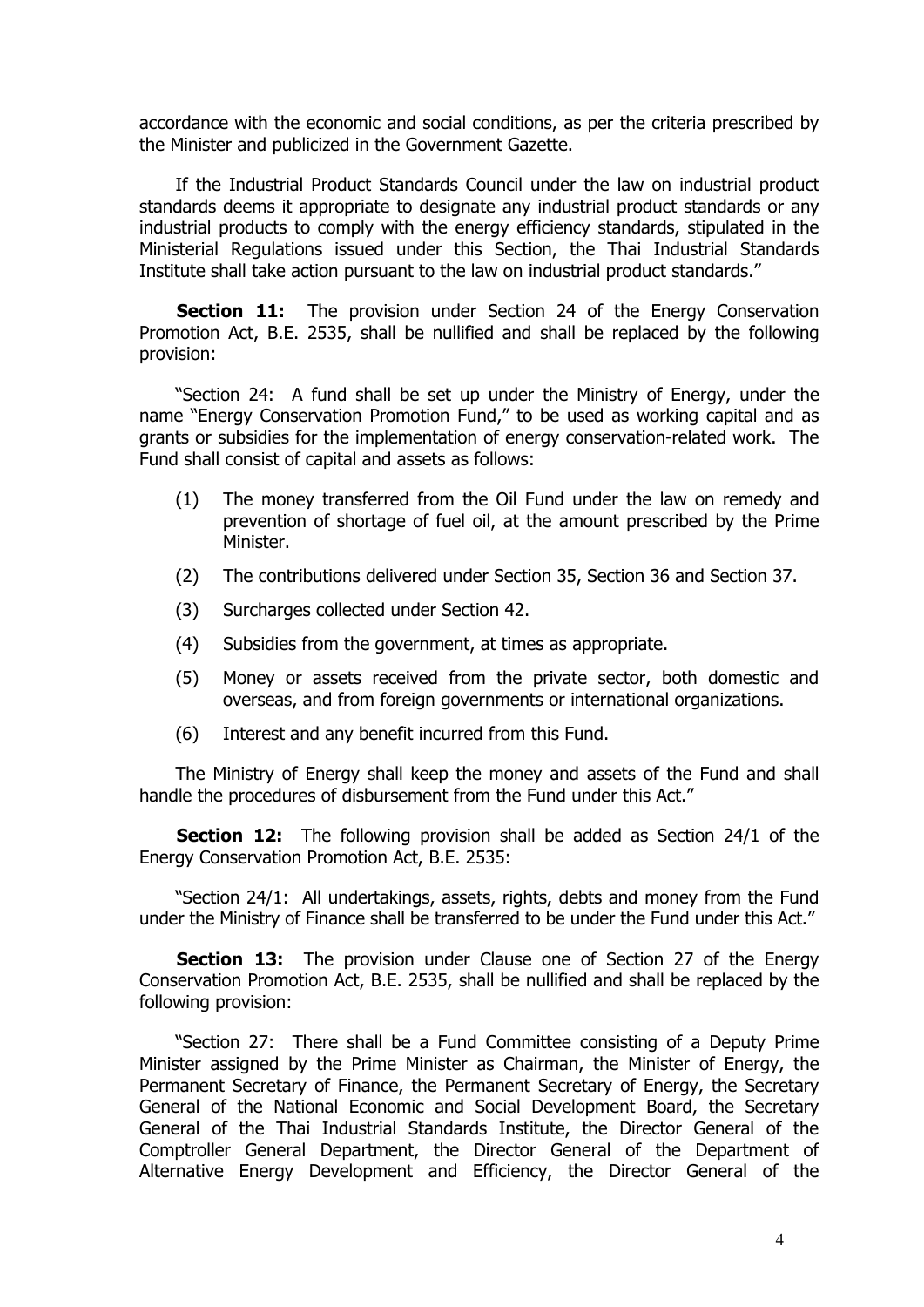Department of Public Works and Town & Country Planning, the Director General of the Department of Industrial Works, the President of the Federation of Thai Industries, the President of the Council of Engineers, the President of the Council of Architects and not more than seven other qualified persons appointed by the Cabinet as members, and the Director General of the Energy Policy and Planning Office who shall be a member and secretary to the Fund Committee."

**Section 14:** The provision under Section 34 of the Energy Conservation Promotion Act, B.E. 2535, shall be nullified and shall be replaced by the following provision:

"Section 34: The Fund Committee shall have the authority to appoint a subcommittee to review or act upon the matters assigned by the Fund Committee, including inviting a person for his presence to provide facts, explanation, advice or opinion in order to enhance the execution of the authority and duties, as deemed necessary.

In appointing a sub-committee to review or act pursuant to Section 28 (2), the Fund Committee may empower the sub-committee to approve the request to alter the allocation of appropriations from the Fund for activities, programs or projects so long as this does not exceed the amount of money formerly allocated by the Fund Committee, according to the regulations stipulated by the Fund Committee.

The sub-committee appointed by the Fund Committee under Clause one hereof can invite a person for his presence to provide facts, explanation, advice or opinion for the benefit of executing the authority and duties, as necessary, and the provision under Section 33 shall apply to the meetings of the sub-committee mutatis mutandis."

**Section 15:** The following provisions shall be added as Section 34/1 and Section 34/2 of the Energy Conservation Promotion Act, B.E. 2535:

"Section34/1: The receipt, disbursement and keeping of money, the sale of assets of the Fund and the accounting shall comply with the regulations prescribed by the Fund Committee, by and with the consent of the Ministry of Finance.

 Section 34/2: The Fund Committee shall prepare a financial statement for submission to the Office of the Auditor General of Thailand or an external person, appointed by the Fund Committee, by and with the consent of the Office of the Auditor General of Thailand, as account auditor of the Fund and shall inspect and certify the accounts and finances of all types of the Fund within ninety (90) days as from the end of each fiscal year.

The Office of the Auditor General of Thailand or the account auditor under Clause one hereof shall prepare a report on the outcome of the inspection and certification of the Fund accounts and finances for submission to the Fund Committee within one hundred and fifty (150) days as from the end of the fiscal year for further presentation to the National Energy Policy Council and the cabinet for acknowledgement.

The Minister shall present the report on the outcome of the inspection and certification of the Fund accounts and finances under Clause two hereof to the Prime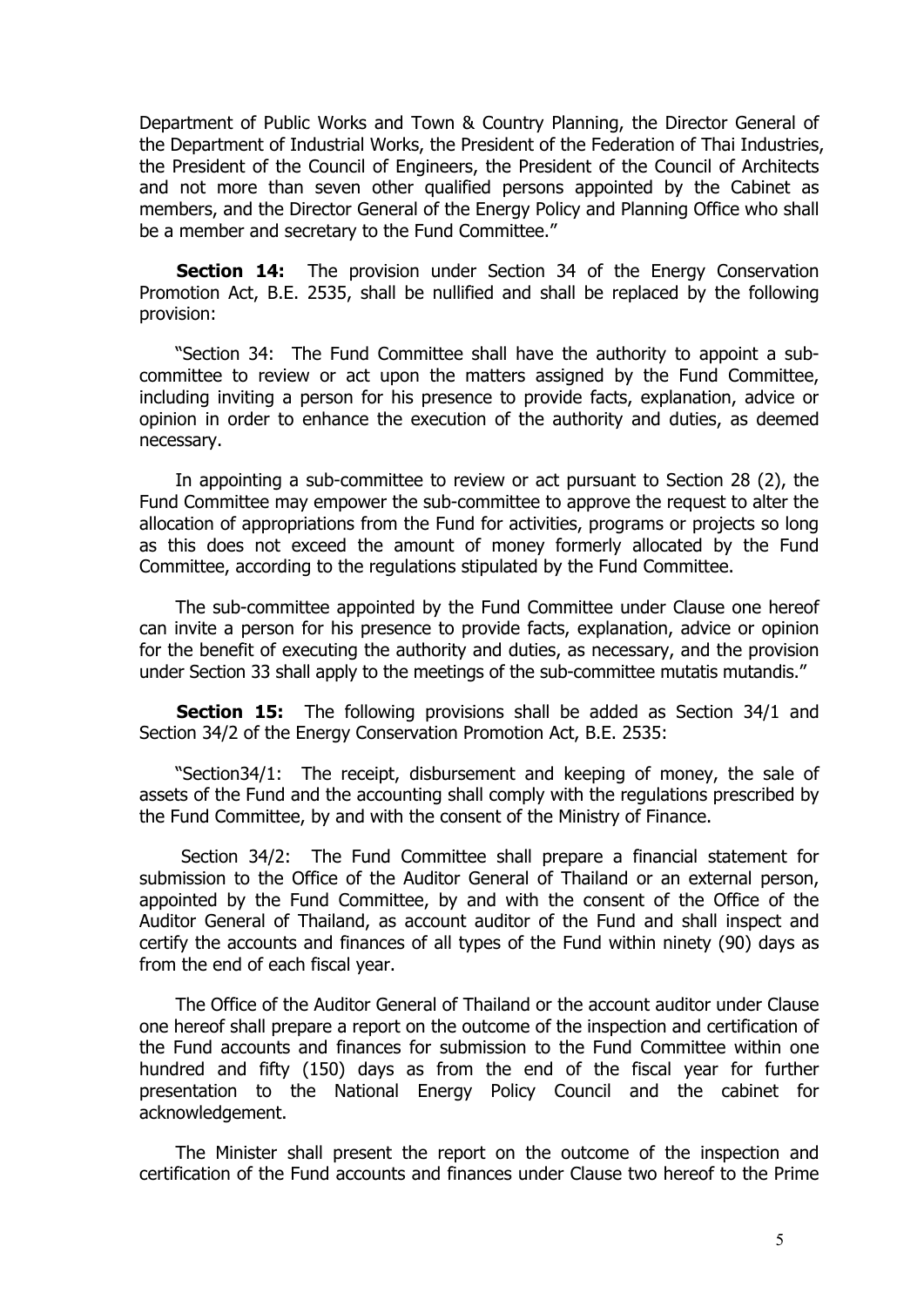Minister for further presentation to the Parliament for acknowledgement and shall arrange for its publication in the Government Gazette."

**Section 16:** The provision under Section 38 of the Energy Conservation Promotion Act, B.E. 2535, shall be nullified and shall be replaced by the following provision:

"Section 38: In the event that the person who has the duty to send contributions to the Fund under Section 35, Section 36 and Section 37 fails to send the contributions or sends less than the required amount to the Fund within the specified timeframe, via the Excise Department in the case of a producer of petroleum at a refinery and a distributor for consumption in Thailand, or the Customs Department in the case of an importer of petroleum, or the Department of Mineral Fuels in the case of a buyer or acquirer of gas from a concessionaire under the law on petroleum, the Excise Department, the Customs Department or the Department of Mineral Fuels, whichever is the case, shall take appropriate action to start legal proceedings under Section 58 promptly, except for the following cases:

- (1) In the case that the person realizes by himself that such a case occurs, the person shall send the full amount of contributions or the missing amount, together with a surcharge at a rate of three (3) percent per month of the concerned amount as from the date the payment to the Fund is due until the amount is paid up, to the Excise Department, the Customs Department or the Department of Mineral Fuels, whichever is the case.
- (2) In the event that the Excise Department, the Customs Department or the Department of Mineral Fuels, whichever is the case, has found out that such a case occurs and has notified, in writing, the person who has the duty to send contributions to the Fund to send the contributions to the Fund within a specified timeframe, and that person has sent the required amount of contributions or the missing amount, together with a surcharge at a rate of six (6) percent per month of the concerned amount as from the date the payment to the Fund is due until the amount is paid up, to the Excise Department, the Customs Department or the Department of Mineral Fuels, whichever is the case, within the specified timeframe.

When the person who has the duty to send contributions to the Fund has taken action as specified under (1) or (2), that person shall be considered not guilty.

The surcharge shall be regarded as contributions to be sent to the Fund as well, and, in computing the period of time for the surcharge calculation under (1) or (2), the fraction of a month shall be treated as one whole month."

**Section 17:** The provision under Clause one of Section 42 of the Energy Conservation Promotion Act, B.E. 2535, shall be nullified and shall be replaced by the following provision:

"Section 42: Three (3) years after the effective date of the Ministerial Regulations issued under Section 9 (1) or Section 21 (1) in the case of being a designated factory or designated building prior to or on the date the said Ministerial Regulations take effect, or as from the date of being a designated factory or designated building in the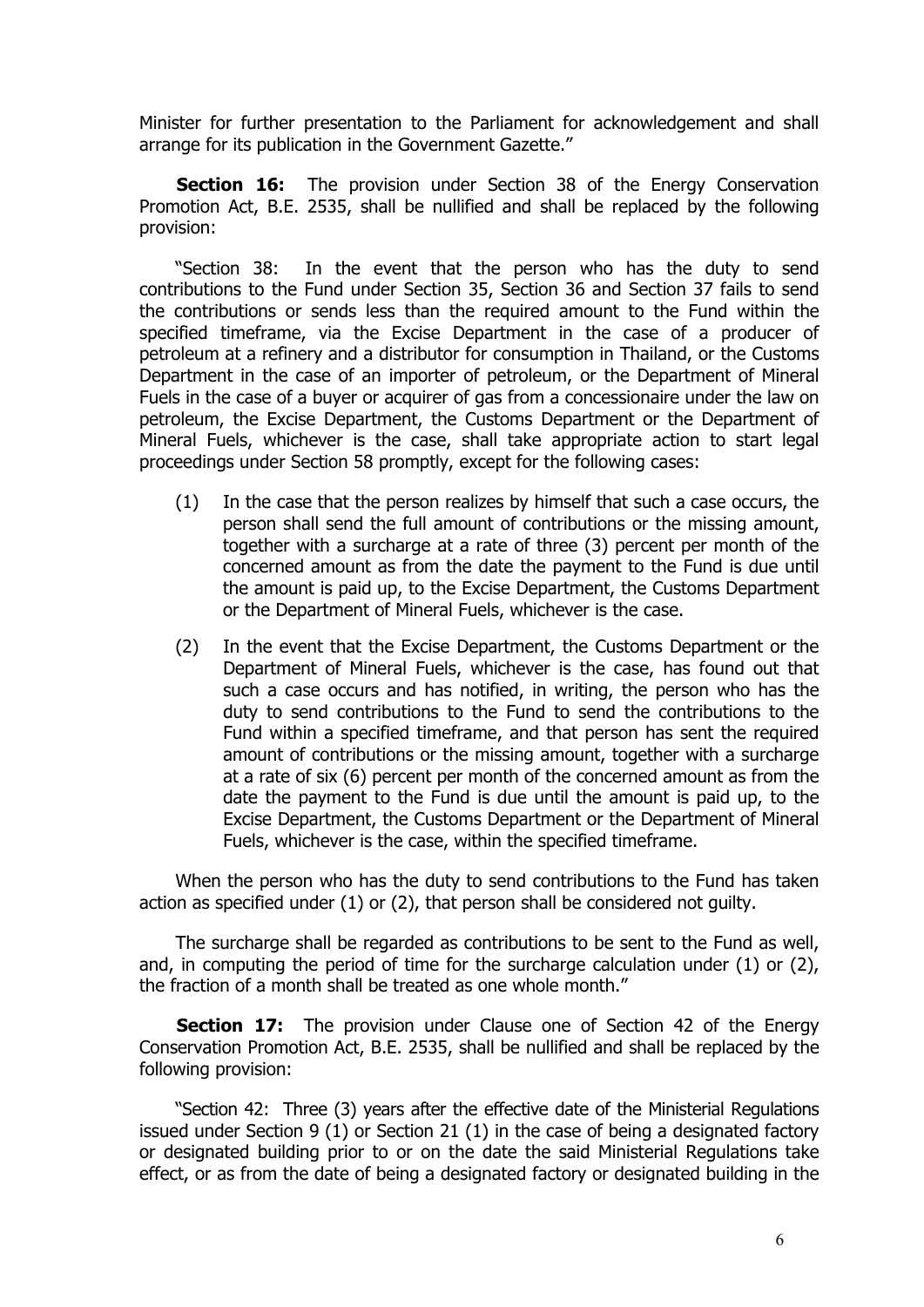case of being a designated factory or designated building after the effective date of the said Ministerial Regulations, if any owner of the designated factory or designated building fails to comply with the said Ministerial Regulations, he shall have to pay the surcharge for use of electricity under this Division."

**Section 18:** The provision under Section 46 of the Energy Conservation Promotion Act, B.E. 2535, shall be nullified and shall be replaced by the following provision:

"Section 46: After the designated factory or designated building, which must remit payment for the surcharge for use of electricity, has already complied with the Ministerial Regulations issued under Section 9 (1) or Section 21 (1), it shall inform the Director General<sup>[3](#page-6-0)</sup> accordingly.

Within thirty (30) days as from the date of being informed, the Director General shall undertake and complete the inspection whether or not the designated factory or designated building has complied with the Ministerial Regulations issued under Section 9 (1) or Section 21 (1). In the event that the compliance has been made, the Director General shall issue an order terminating the collection of the surcharge for use of electricity and shall inform the designated factory or designated building, in writing, accordingly.

The order terminating the collection of the surcharge for use of electricity under Clause two hereof shall take effect as from the first day of the following month."

**Section 19:** The following provision shall be added as (3) of Section 47 of the Energy Conservation Promotion Act, B.E. 2535:

"(3) To inspect and certify the energy management, the energy consumption of machinery or equipment, and the quality of energy-efficient materials or equipment to ensure compliance with this Act."

**Section 20:** The following provisions shall be added as Section 48/1, Section 48/2, Section 48/3 and Section 48/4 of the Energy Conservation Promotion Act, B.E. 2535:

"Section 48/1: In the case where it is required to inspect and certify the energy management, the energy consumption of machinery or equipment, and the quality of energy-efficient materials or equipment under Section 47 (3), the Director General may authorize a person or a juristic person to undertake the tasks instead of the competent officers.

The determination of qualifications, the application for a license, the authorization and the extension of the license of the person or the juristic person under Clause one hereof shall comply with the criteria, procedures and conditions stipulated in the Ministerial Regulations.

 $\overline{a}$ 

<span id="page-6-0"></span> $3$  Amended to mean the Director General of the Department of Alternative Energy Development and Efficiency or a person assigned by the Director General (from formerly the Director General of the Department of Energy Development and Promotion), by Section 33 of the Royal Decree Amending Provisions to Correspond with the Transfer of Powers and Duties of the Government Agencies under the Act on Organization of the Ministries, Sub-ministries and Departments, B.E. 2545, B.E. 2545 (2002).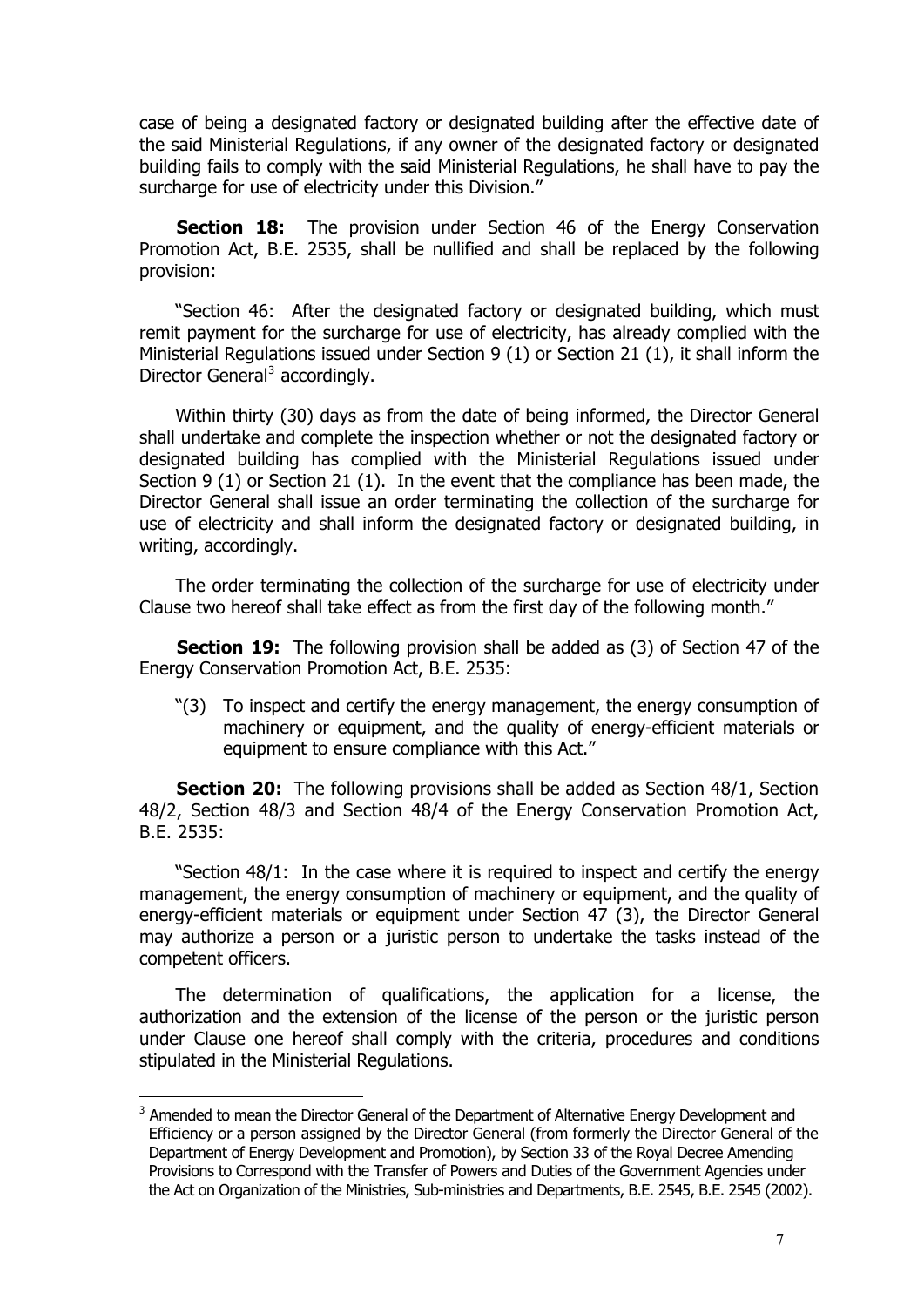Section 48/2: For any licensee under Section 48/1 who fallaciously or distortedly reports the outcome of the inspection and certification under Section 47 (3) and when the court has delivered a final verdict to exercise the punishment under Section 56 of this Act, the Director General shall order the withdrawal of his license.

Section 48/3: In the event that a licensee under Section 48/1 is brought to the court on a charge of having committed the wrongdoing under Section 56 of this Act, the Director General shall have the power to order the suspension of his license, pending the final verdict, or not.

The licensee whose license has been suspended shall be prohibited from operating the business authorized therein.

Section 48/4: The licensee whose license has been suspended has the right to appeal to the Minister within thirty (30) days as from the date of receipt of the order.

The Minister's order shall be treated as final.

The appeal to the Minister under Clause one hereof shall not be the cause to suspend the enforcement of the license suspension order."

**Section 21:** The provision under Section 55 of the Energy Conservation Promotion Act, B.E. 2535, shall be nullified and shall be replaced by the following provision:

"Section 55: Any owner of the designated factory, any owner of the designated building or any person responsible for energy who fails to comply with the Ministerial Regulations issued under Section 9 or Section 21 shall be punished with a fine of not exceeding two hundred thousand Baht."

**Section 22:** The provision under Section 56 of the Energy Conservation Promotion Act, B.E. 2535, shall be nullified and shall be replaced by the following provision:

"Section 56: Any licensee to undertake the inspection and certification of the energy management, the energy consumption of machinery or equipment, and the quality of energy-efficient materials or equipment under Section 48/1 fallaciously or distortedly reports the outcome of the inspection and certification under Section 47 (3) shall be punished with imprisonment of not exceeding three months or a fine of not exceeding two hundred thousand Baht, or both."

**Section 23:** The provision under Section 57 of the Energy Conservation Promotion Act, B.E. 2535, shall be nullified.

Countersigned by: General Surayud Chulanont Prime Minister